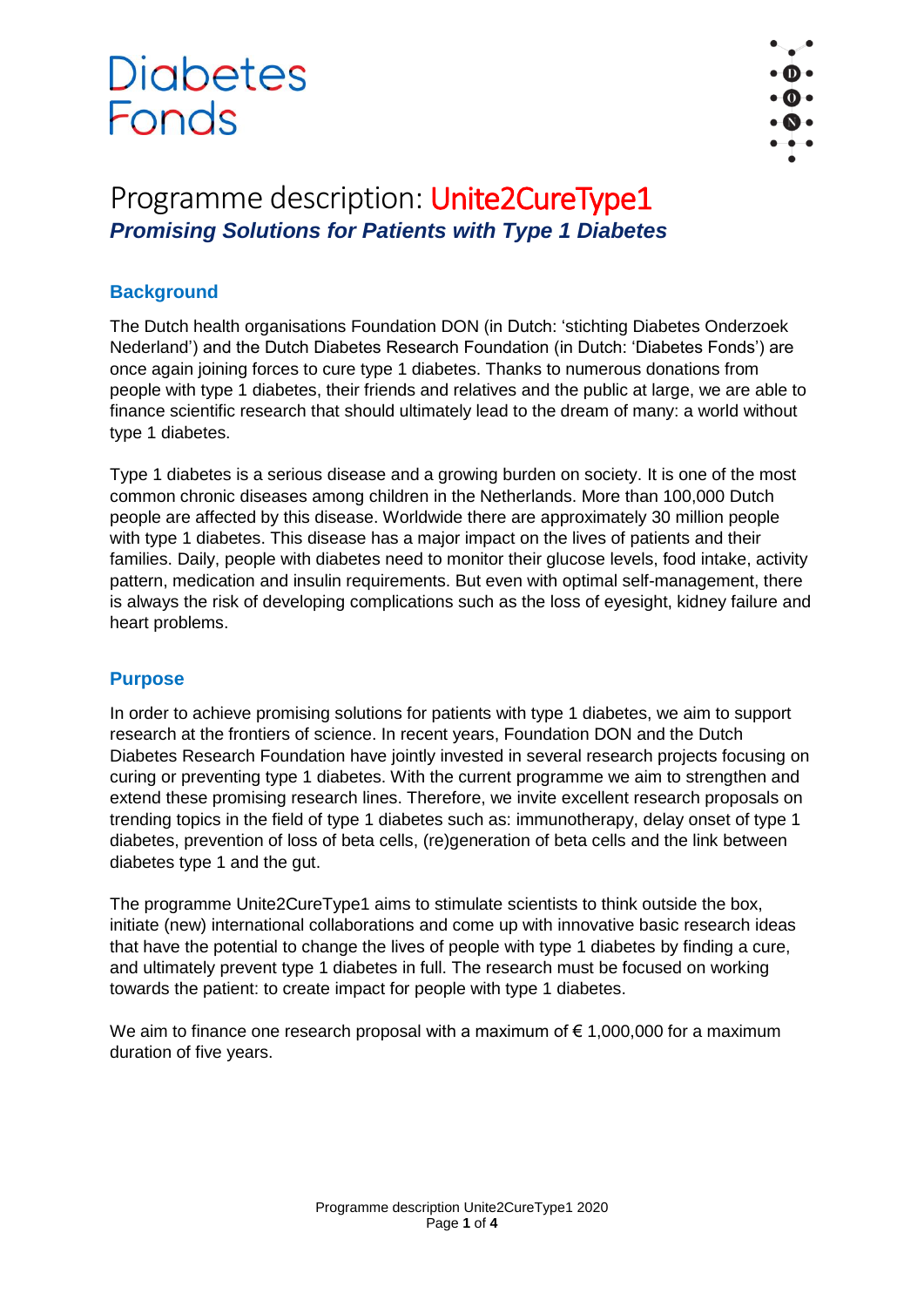

#### **For whom?**

Type 1 diabetes researchers working within a Dutch academic centre, university (of applied sciences) or non-profit research institute can apply for a grant within this programme. Through this programme, we want to encourage (new) international collaborations between the Netherlands and international researchers. One of the criteria is therefore that the established Dutch scientist will collaborate with a colleague from one of the countries identified in an extensive hot spot analysis executed by the Dutch Diabetes Research Foundation in 2017. Besides all countries within the [European Union,](https://europa.eu/european-union/about-eu/countries_en) these include: Japan, India, Australia, South-Korea, Israel, Canada, Brazil and China.

#### **Procedure**

To apply for the programme Unite2CureType1 **registration is mandatory**. To register, the registration form needs to be completed and submitted before the deadline of **Tuesday February 18th, 13:00 CET**. Required information includes general information on the applicants and collaborators, a provisional abstract of your proposed research and a list of potential international reviewers.

To complete the application process you need to submit the application form. The deadline for the electronic version (Word file) of the application is **Monday March 9th, 13:00 CET**. One hard copy of the application with signatures needs to be sent that day. Foundation DON and Dutch Diabetes Research Foundation will check whether the application meets the criteria of the programme. If a large number of applications is received, Foundation DON and Dutch Diabetes Research Foundation are at liberty to make a pre-selection of all applications.

Up to five independent international researchers with expertise on the specific topic are invited to review the application. The review will be shared with the applicant, while the reviewers will remain anonymous. All applicants are invited to write a rebuttal. In May, the members of the joint Advisory Board of Foundation DON and Dutch Diabetes Research Foundation will review and discuss the applications, the international reviews and the rebuttals. The Advisory Board will share its views and recommendations with the Executive Board of Foundation DON and the Executive Board of the Dutch Diabetes Research Foundation. Based on this advice, the respective Executive Boards decide which application will be granted.

| <b>Time schedule</b>             |                                                               |
|----------------------------------|---------------------------------------------------------------|
| Tuesday February 18th, 13:00 CET | <b>Deadline registration</b>                                  |
| Monday March 9th, 13:00 CET      | <b>Deadline full application</b>                              |
| March/April                      | Review of the application by international experts            |
| Beginning of April               | Reviews to applicants                                         |
| Tuesday April 28th, 13:00 CET    | <b>Deadline rebuttal</b>                                      |
| May                              | <b>Meeting Advisory Board</b>                                 |
| End of May/Beginning of June     | Decision Executive Boards Foundation DON and Dutch            |
|                                  | Diabetes Research Foundation                                  |
| Saturday June 20th (Amsterdam    | Fundraising Event of Foundation DON (video)                   |
| area)                            | For this event the granted applicant is asked for his/her     |
|                                  | participation in a video and/or presence during the event. => |
|                                  | Mark this date in your calendar!                              |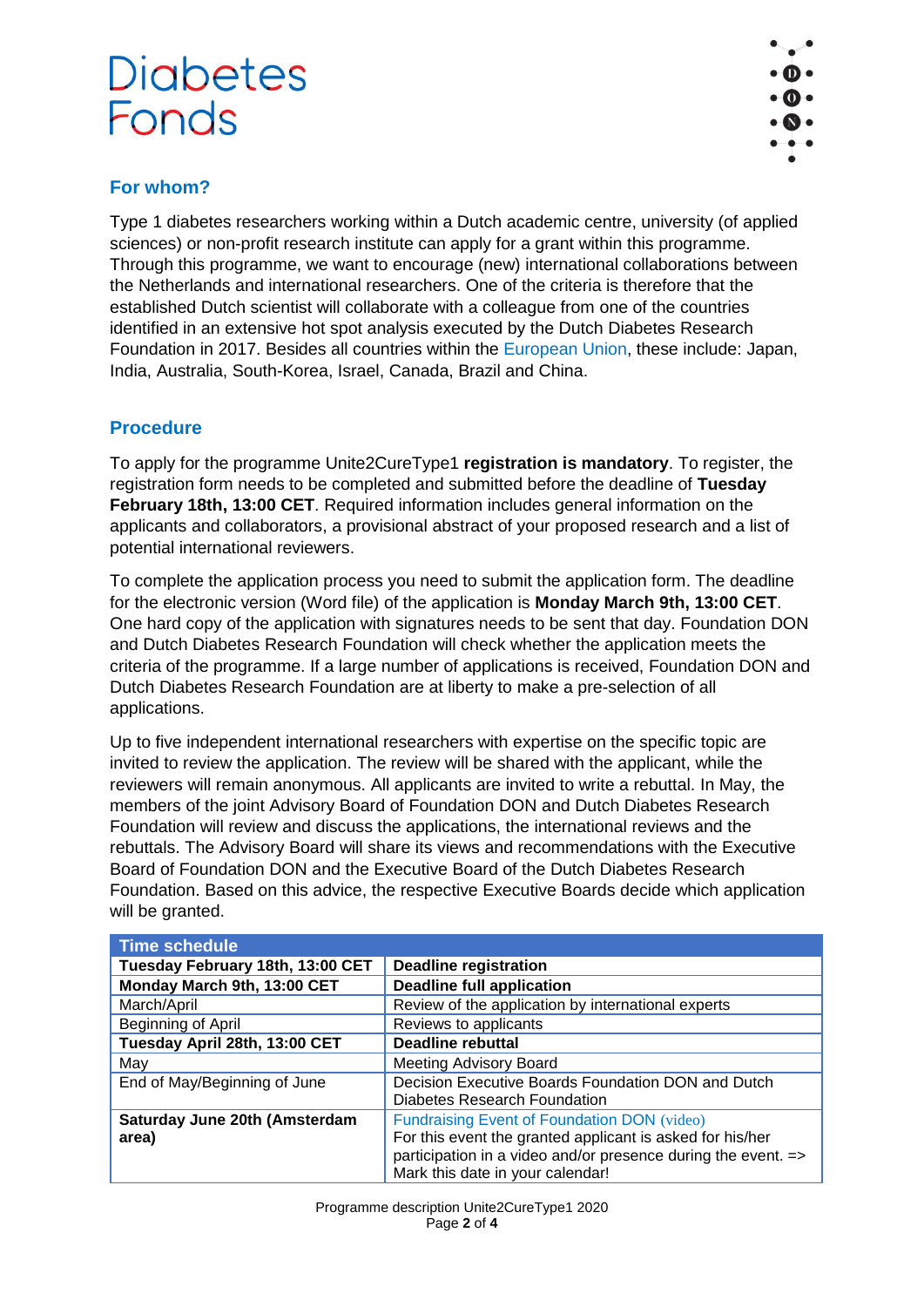

### **Review criteria**

It is important to state that working towards clinical trials may have a preference. The members of the Advisory Board and the international reviewers will evaluate the applications based on the following criteria.

- ✓ *Relevance*: People with type 1 diabetes will benefit directly or in the near future from the proposed work.
- ✓ *Significance*: The research will make an important and novel contribution to knowledge in the type 1 diabetes field.
- ✓ *Approach*: The conceptual framework(s), designs, methods and analyses are properly developed, well integrated and appropriate.
- ✓ *Collaboration*: The plans for collaboration are sufficient.
- ✓ *Feasibility*: The likelihood that the proposed work can be accomplished by the investigators.
- ✓ *Budget*: The budget is appropriate for the proposed plans.
- ✓ *Innovative*: The proposal addresses innovative concepts, approaches or methods.
- ✓ *Implementation*: The plans are promising in terms of future implementation.
- ✓ *Power calculation*: If needed a detailed power calculation is included.
- ✓ *Knowledge utilisation*: An action plan to allow the outcomes of the project to benefit the potential knowledge users, such as patients, healthcare professionals, companies and other academic disciplines is included.

#### **Conditions for writing a proposal**

Foundation DON and the Dutch Diabetes Research Foundation evaluate the applications based on the following conditions. Applications **not** meeting these conditions will be **excluded** from the procedure.

- The registration form has been completed and submitted before the appropriate deadline;
- The application form is filled out completely and correctly and the deadline is not exceeded;
- This study is a new project and is not being carried out elsewhere;
- If a clinical study is included, it needs to be performed under the surveillance and responsibility of an academic institute, university (of applied sciences) or non-profit research institute;
- The main applicant is affiliated to a Dutch academic centre, university (of applied sciences) or non-profit research institute;
- The main applicant needs to collaborate within the programme with a colleague from one of the countries identified in an extensive hot spot analysis executed by the Dutch Diabetes Research Foundation in 2017. Besides all countries within the [European](https://europa.eu/european-union/about-eu/countries_en)  [Union,](https://europa.eu/european-union/about-eu/countries_en) these include: Japan, India, Australia, South-Korea, Israel, Canada, Brazil and China.